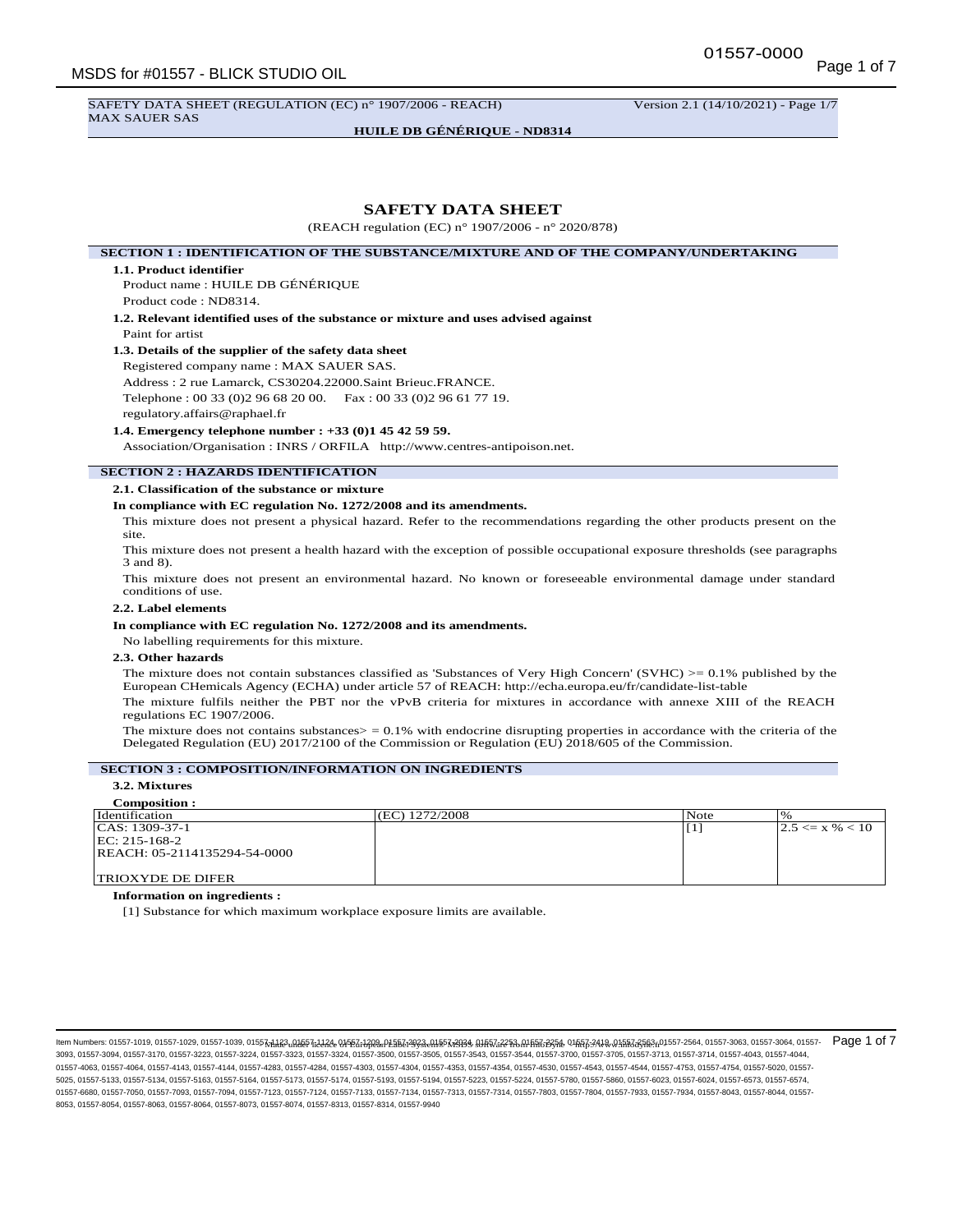#### SAFETY DATA SHEET (REGULATION (EC) n° 1907/2006 - REACH) Version 2.1 (14/10/2021) - Page 2/7 MAX SAUER SAS

# **HUILE DB GÉNÉRIQUE - ND8314**

**SECTION 4 : FIRST AID MEASURES**

As a general rule, in case of doubt or if symptoms persist, always call a doctor.

NEVER induce swallowing by an unconscious person.

# **4.1. description of first aid measures**

## **In the event of swallowing :**

Seek medical attention, showing the label.

**4.2. Most important symptoms and effects, both acute and delayed**

# No data available.

**4.3. Indication of any immediate medical attention and special treatment needed** No data available.

# **SECTION 5 : FIREFIGHTING MEASURES**

#### Non-flammable.

#### **5.1. Extinguishing media**

#### **5.2. Special hazards arising from the substance or mixture**

A fire will often produce a thick black smoke. Exposure to decomposition products may be hazardous to health.

Do not breathe in smoke.

In the event of a fire, the following may be formed :

- carbon monoxide (CO)
- carbon dioxide (CO2)

#### **5.3. Advice for firefighters**

No data available.

#### **SECTION 6 : ACCIDENTAL RELEASE MEASURES**

**6.1. Personal precautions, protective equipment and emergency procedures**

Consult the safety measures listed under headings 7 and 8.

#### **For first aid worker**

First aid workers will be equipped with suitable personal protective equipment (See section 8).

#### **6.2. Environmental precautions**

Contain and control the leaks or spills with non-combustible absorbent materials such as sand, earth, vermiculite, diatomaceous earth in drums for waste disposal.

Prevent any material from entering drains or waterways.

**6.3. Methods and material for containment and cleaning up**

Clean preferably with a detergent, do not use solvents.

**6.4. Reference to other sections**

No data available.

#### **SECTION 7 : HANDLING AND STORAGE**

Requirements relating to storage premises apply to all facilities where the mixture is handled.

### **7.1. Precautions for safe handling**

Always wash hands after handling.

#### **Fire prevention :**

Prevent access by unauthorised personnel.

#### **Recommended equipment and procedures :**

For personal protection, see section 8.

Observe precautions stated on label and also industrial safety regulations.

### **Prohibited equipment and procedures :**

No smoking, eating or drinking in areas where the mixture is used.

- Made under licence of European Label System® MSDS software from InfoDyne - http://www.infodyne.fr - Item Numbers: 01557-1019, 01557-1029, 01557-1039, 01557-1123, 01557-1124, 01557-1209, 01557-2023, 01557-2024, 01557-2253, 01557-2254, 01557-2419, 01557-2563, 01557-2564, 01557-3063, 01557-3064, 01557- Page 2 of 73093, 01557-3094, 01557-3170, 01557-3223, 01557-3224, 01557-3323, 01557-3324, 01557-3500, 01557-3505, 01557-3543, 01557-3544, 01557-3700, 01557-3705, 01557-3713, 01557-3714, 01557-4043, 01557-4044, 01557-4063, 01557-4064, 01557-4143, 01557-4144, 01557-4284, 01557-4303, 01557-4304, 01557-4353, 01557-4554, 01567-4543, 01557-4544, 01557-4753, 01557-4754, 01557-5020, 01557-4354, 01557-4753, 01557-4753, 01557-4754, 01557-5 5025, 01557-5133, 01557-5134, 01557-5163, 01557-5164, 01557-5173, 01557-5174, 01557-5193, 01557-5194, 01557-5223, 01557-5224, 01557-5780, 01557-5860, 01557-6023, 01557-6024, 01557-6573, 01557-6574, 01557-6680, 01557-7050, 01557-7093, 01557-7094, 01557-7123, 01557-7124, 01557-7133, 01557-7134, 01557-7313, 01557-7314, 01557-7803, 01557-7804, 01557-7933, 01557-7933, 01557-7933, 01557-7933, 01557-7933, 01557-7933, 01557-7 8053, 01557-8054, 01557-8063, 01557-8064, 01557-8073, 01557-8074, 01557-8313, 01557-8314, 01557-9940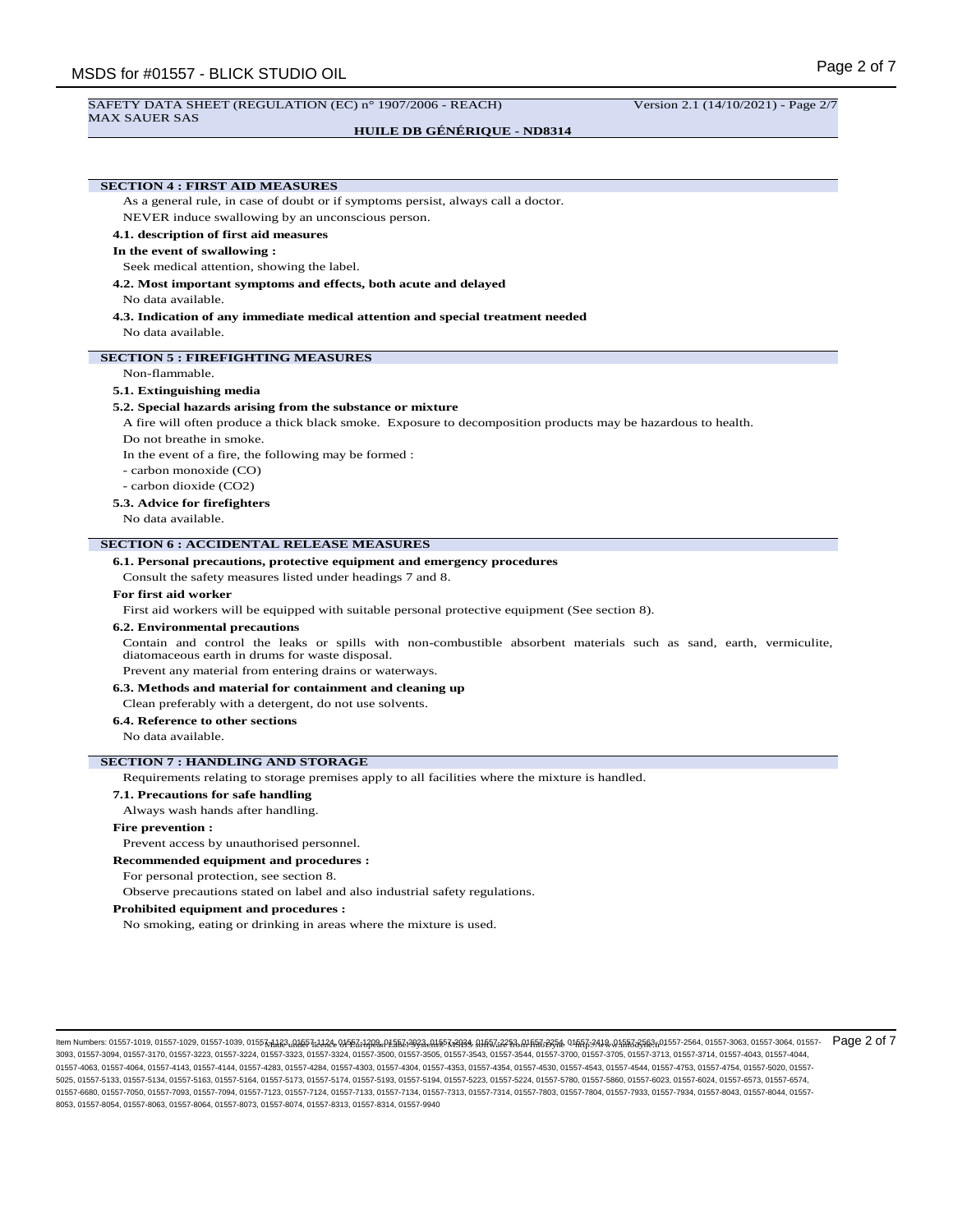#### SAFETY DATA SHEET (REGULATION (EC) n° 1907/2006 - REACH) Version 2.1 (14/10/2021) - Page 3/7 MAX SAUER SAS

**HUILE DB GÉNÉRIQUE - ND8314**

# **7.2. Conditions for safe storage, including any incompatibilities**

No data available.

#### **Storage**

Keep out of reach of children.

#### **Packaging**

Always keep in packaging made of an identical material to the original.

**7.3. Specific end use(s)**

No data available.

# **SECTION 8 : EXPOSURE CONTROLS/PERSONAL PROTECTION**

# **8.1. Control parameters**

# **Occupational exposure limits :**

- ACGIH TLV (American Conference of Governmental Industrial Hygienists, Threshold Limit Values, 2010) :

| CAS                                                                      | TWA :            | STEL:                         | Ceiling: | Definition:              | Criteria : |                  |
|--------------------------------------------------------------------------|------------------|-------------------------------|----------|--------------------------|------------|------------------|
| $1309 - 37 - 1$                                                          | $5 \text{ mg/m}$ |                               |          | $\overline{\phantom{0}}$ |            |                  |
| - France (INRS - ED984 / 2020-1546) :                                    |                  |                               |          |                          |            |                  |
| <b>CAS</b>                                                               | $VME-ppm$ :      | $ VME-mg/m3 $ : $ VLE-ppm $ : |          | $ VLE-mg/m3 $ : Notes :  |            | $\text{TMP No}:$ |
| $1309 - 37 - 1$                                                          |                  |                               |          |                          |            | 44.44 Bis.94     |
| - UK / WEL (Workplace exposure limits, EH40/2005, Fourth Edition 2020) : |                  |                               |          |                          |            |                  |
| <b>CAS</b>                                                               | TWA :            | STEL:                         | Ceiling: | Definition:              | Criteria : |                  |
| $1309 - 37 - 1$                                                          | $5 \text{ mg/m}$ | $10 \text{ mg/m}$             |          |                          |            |                  |

### **8.2. Exposure controls**

# **Personal protection measures, such as personal protective equipment**

Pictogram(s) indicating the obligation of wearing personal protective equipment (PPE) :



Use personal protective equipment that is clean and has been properly maintained.

Store personal protective equipment in a clean place, away from the work area.

Never eat, drink or smoke during use. Remove and wash contaminated clothing before re-using. Ensure that there is adequate ventilation, especially in confined areas.

# **- Eye / face protection**

Avoid contact with eyes.

Use eye protectors designed to protect against liquid splashes

Before handling, wear safety goggles in accordance with standard EN166.

**- Hand protection**

Wear suitable protective gloves in the event of prolonged or repeated skin contact. Type of gloves recommended :

- Natural latex

# **- Body protection**

Work clothing worn by personnel shall be laundered regularly.

After contact with the product, all parts of the body that have been soiled must be washed.

# **SECTION 9 : PHYSICAL AND CHEMICAL PROPERTIES**

**9.1. Information on basic physical and chemical properties Physical state** Physical state : **Viscous liquid.** Viscous liquid. **Colour** Unspecified

llem Numbers: 01557-1019, 01557-1029, 01557-1039, 01557<u>HJR3<sub>u</sub>MA557id3A& 0Jf5Zi7A0an/L5BCi7A93a-MB57a3D36. MA57a225A,MIf5RoB35A 01fGRc240a,M5523A8en/15572564, 01557-3063, 01557-3063, 01557-3064, 01557-0264, 01557-3063, 0</u> 3093, 01557-3094, 01557-3170, 01557-3223, 01557-3224, 01557-3323, 01557-3324, 01557-3500, 01557-3505, 01557-3543, 01557-3544, 01557-3700, 01557-3705, 01557-3713, 01557-3714, 01557-4043, 01557-4044, 01557-4063, 01557-4064, 01557-4143, 01557-4144, 01557-4284, 01557-4303, 01557-4304, 01557-4353, 01557-4554, 01567-4543, 01557-4544, 01557-4753, 01557-4754, 01557-5020, 01557-4354, 01557-4753, 01557-4753, 01557-4754, 01557-5 5025, 01557-5133, 01557-5134, 01557-5163, 01557-5164, 01557-5173, 01557-5174, 01557-5193, 01557-5194, 01557-5223, 01557-5224, 01557-5780, 01557-5860, 01557-6023, 01557-6024, 01557-6573, 01557-6574, 01557-6680, 01557-7050, 01557-7093, 01557-7094, 01557-7123, 01557-7124, 01557-7133, 01557-7313, 01557-7313, 01557-7314, 01557-7803, 01557-7804, 01557-7933, 01557-7934, 01557-8043, 01557-7804, 01557-7833, 01557-8043, 01557-8 8053, 01557-8054, 01557-8063, 01557-8064, 01557-8073, 01557-8074, 01557-8313, 01557-8314, 01557-9940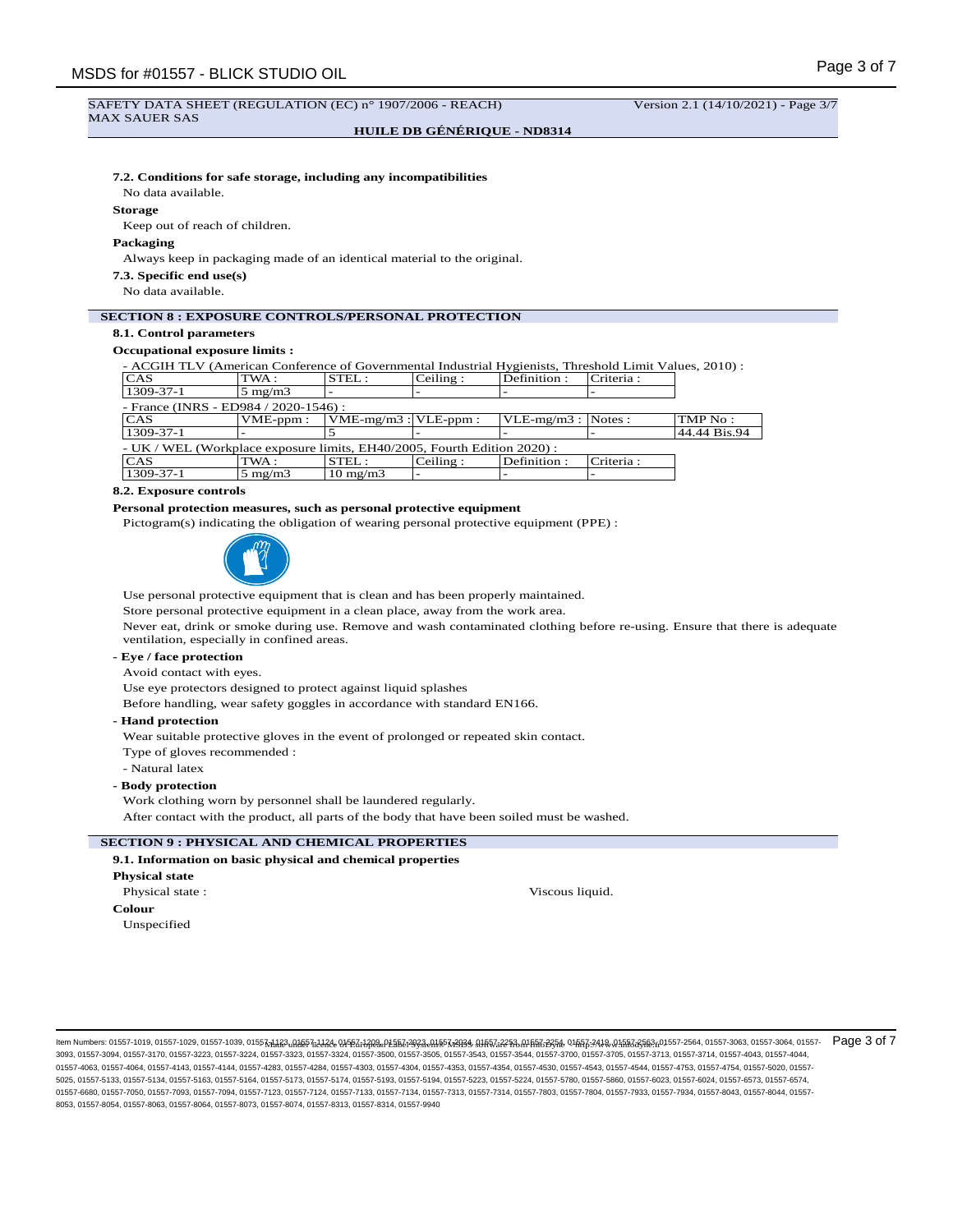#### SAFETY DATA SHEET (REGULATION (EC) n° 1907/2006 - REACH) Version 2.1 (14/10/2021) - Page 4/7 MAX SAUER SAS

**HUILE DB GÉNÉRIQUE - ND8314**

| Odour                                                                                      |                 |
|--------------------------------------------------------------------------------------------|-----------------|
| Odour threshold:                                                                           | Not stated.     |
| <b>Melting point</b>                                                                       |                 |
| Melting point/melting range :                                                              | Not specified.  |
| <b>Freezing point</b>                                                                      |                 |
| Freezing point / Freezing range :                                                          | Not stated.     |
| Boiling point or initial boiling point and boiling range                                   |                 |
| Boiling point/boiling range:                                                               | Not specified.  |
| <b>Flammability</b>                                                                        |                 |
| Flammability (solid, gas):                                                                 | Not stated.     |
| Lower and upper explosion limit                                                            |                 |
| Explosive properties, lower explosivity limit (%):                                         | Not stated.     |
| Explosive properties, upper explosivity limit (%) :                                        | Not stated.     |
| <b>Flash point</b>                                                                         |                 |
| Flash point interval :                                                                     | Not relevant.   |
| <b>Auto-ignition temperature</b>                                                           |                 |
| Self-ignition temperature :                                                                | Not specified.  |
| <b>Decomposition temperature</b>                                                           |                 |
| Decomposition point/decomposition range :                                                  | Not specified.  |
| pН                                                                                         |                 |
| $pH$ :                                                                                     | Not stated.     |
|                                                                                            | Slightly basic. |
| <b>Kinematic viscosity</b>                                                                 |                 |
| Viscosity:                                                                                 | Not stated.     |
| <b>Solubility</b>                                                                          |                 |
| Water solubility:                                                                          | Dilutable.      |
| Fat solubility:                                                                            | Not stated.     |
| Partition coefficient n-octanol/water (log value)                                          |                 |
| Partition coefficient: n-octanol/water :                                                   | Not stated.     |
| Vapour pressure                                                                            |                 |
| Vapour pressure $(50^{\circ}C)$ :                                                          | Not relevant.   |
| Density and/or relative density                                                            |                 |
| Density:                                                                                   | >1              |
| <b>Relative vapour density</b>                                                             |                 |
| Vapour density:                                                                            | Not stated.     |
| 9.2. Other information                                                                     |                 |
| No data available.                                                                         |                 |
| 9.2.1. Information with regard to physical hazard classes                                  |                 |
| No data available.                                                                         |                 |
| 9.2.2. Other safety characteristics                                                        |                 |
| No data available.                                                                         |                 |
|                                                                                            |                 |
| <b>SECTION 10 : STABILITY AND REACTIVITY</b>                                               |                 |
| 10.1. Reactivity                                                                           |                 |
| No data available.                                                                         |                 |
| 10.2. Chemical stability                                                                   |                 |
| This mixture is stable under the recommended handling and storage conditions in section 7. |                 |
| 10.3. Possibility of hazardous reactions                                                   |                 |
| No data available.                                                                         |                 |
| 10.4. Conditions to avoid                                                                  |                 |
| No data available.                                                                         |                 |

llem Numbers: 01557-1019, 01557-1029, 01557-1039, 01557<u>HJR3<sub>u</sub>MA557id3A& 0Jf5Zi7A0aaD1A5bZi3A3eAJA557a93a& MASZi225A.MIfaRi3B3A& 0JfaRi3A48.0JaFaZ3A8eA01557-2564, 01557-3063, 01557-3064, 01557-3064, 01557-3064, 01557-306</u> 3093, 01557-3094, 01557-3170, 01557-3223, 01557-3224, 01557-3323, 01557-3324, 01557-3500, 01557-3505, 01557-3543, 01557-3544, 01557-3700, 01557-3705, 01557-3713, 01557-3714, 01557-4043, 01557-4044, 01557-4063, 01557-4064, 01557-4143, 01557-4144, 01557-4283, 01557-4284, 01557-4303, 01557-4304, 01557-4353, 01557-4354, 01557-4530, 01557-4543, 01557-4544, 01557-4753, 01557-4754, 01557-5020, 01557- 5025, 01557-5133, 01557-5134, 01557-5163, 01557-5164, 01557-5173, 01557-5174, 01557-5193, 01557-5194, 01557-5223, 01557-5224, 01557-5780, 01557-5860, 01557-6023, 01557-6024, 01557-6573, 01557-6574, 01557-6680, 01557-7050, 01557-7093, 01557-7094, 01557-7123, 01557-7124, 01557-7133, 01557-7134, 01557-7313, 01557-7314, 01557-7803, 01557-7804, 01557-7933, 01557-7934, 01557-8043, 01557-8044, 01557- 8053, 01557-8054, 01557-8063, 01557-8064, 01557-8073, 01557-8074, 01557-8313, 01557-8314, 01557-9940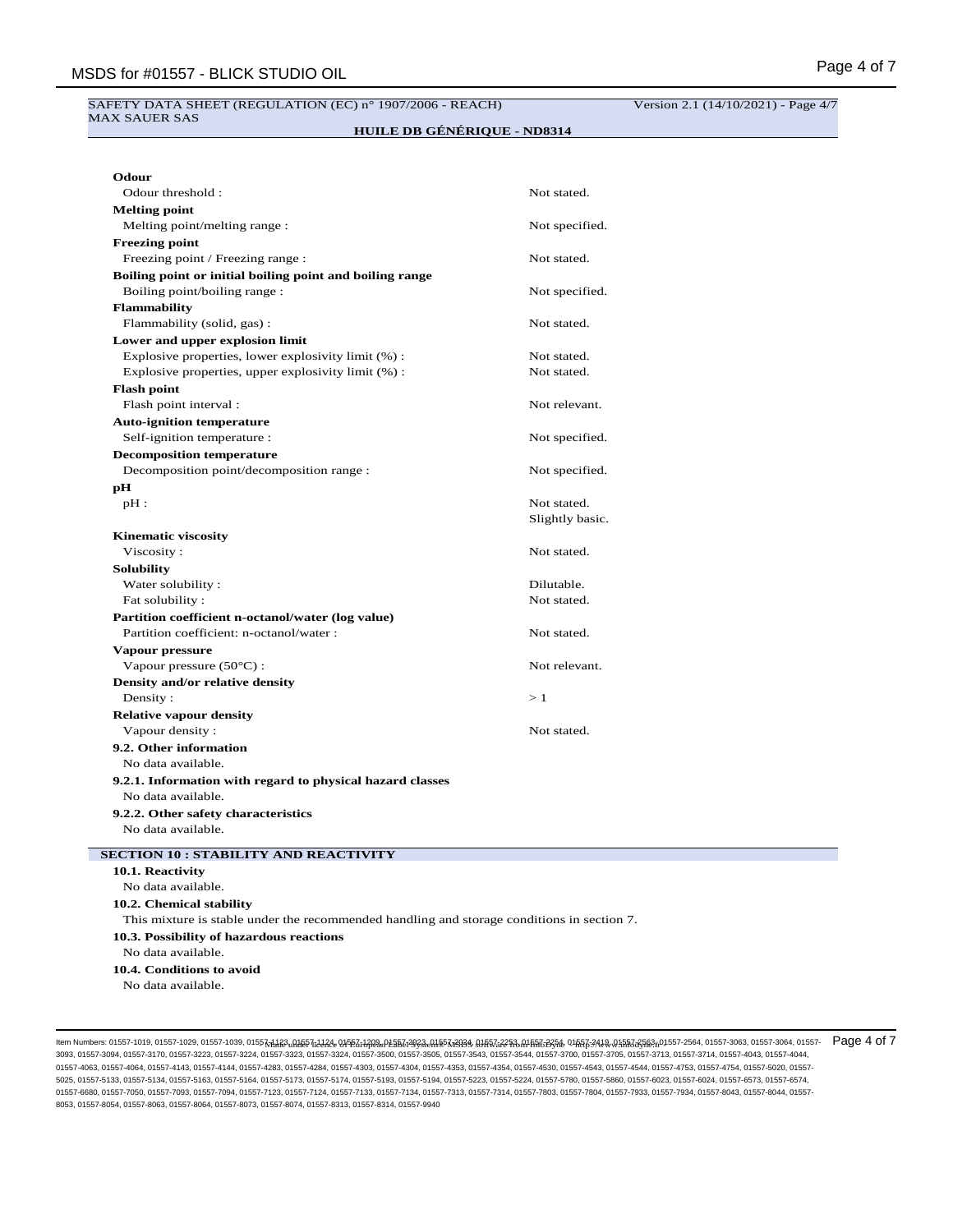# Page 5 of 7 MSDS for #01557 - BLICK STUDIO OIL SAFETY DATA SHEET (REGULATION (EC) n° 1907/2006 - REACH) Version 2.1 (14/10/2021) - Page 5/7 MAX SAUER SAS **HUILE DB GÉNÉRIQUE - ND8314 10.5. Incompatible materials** No data available. **10.6. Hazardous decomposition products** The thermal decomposition may release/form : - carbon monoxide (CO) - carbon dioxide (CO2) **SECTION 11 : TOXICOLOGICAL INFORMATION 11.1. Information on hazard classes as defined in Regulation (EC) No 1272/2008** No data available. **11.1.1. Substances Acute toxicity :** TRIOXYDE DE DIFER (CAS: 1309-37-1)<br>Oral route :  $LD50 > 5000$  mg/kg Species : Rat (recommended by the CLP) **Germ cell mutagenicity :** TRIOXYDE DE DIFER (CAS: 1309-37-1) Ames test (in vitro) : Positive. With or without metabolic activation. **11.1.2. Mixture** No toxicological data available for the mixture. **Monograph(s) from the IARC (International Agency for Research on Cancer) :** CAS 14808-60-7 : IARC Group 1 : The agent is carcinogenic to humans. CAS 1309-37-1 : IARC Group 3 : The agent is not classifiable as to its carcinogenicity to humans. **SECTION 12 : ECOLOGICAL INFORMATION 12.1. Toxicity 12.1.1. Substances** TRIOXYDE DE DIFER (CAS: 1309-37-1) Fish toxicity :  $LC50 > 1000$  mg/l Species : Leuciscus idus Duration of exposure : 48 h **12.1.2. Mixtures** No aquatic toxicity data available for the mixture. **12.2. Persistence and degradability 12.2.1. Substances** TRIOXYDE DE DIFER (CAS: 1309-37-1)<br>Biodegradability : no degradability data is available, the substance is considered as not degrading quickly. **12.3. Bioaccumulative potential** No data available. **12.4. Mobility in soil** No data available. **12.5. Results of PBT and vPvB assessment** No data available. **12.6. Endocrine disrupting properties** No data available.

- Made under licence of European Label System® MSDS software from InfoDyne - http://www.infodyne.fr - Item Numbers: 01557-1019, 01557-1029, 01557-1039, 01557-1123, 01557-1124, 01557-1209, 01557-2023, 01557-2024, 01557-2253, 01557-2254, 01557-2419, 01557-2563, 01557-2564, 01557-3063, 01557-3064, 01557- Page 5 of 73093, 01557-3094, 01557-3170, 01557-3223, 01557-3224, 01557-3323, 01557-3324, 01557-3500, 01557-3505, 01557-3543, 01557-3544, 01557-3700, 01557-3705, 01557-3713, 01557-3714, 01557-4043, 01557-4044, 01557-4063, 01557-4064, 01557-4143, 01557-4144, 01557-4284, 01557-4303, 01557-4304, 01557-4353, 01557-4554, 01567-4543, 01557-4544, 01557-4753, 01557-4754, 01557-5020, 01557-4354, 01557-4753, 01557-4753, 01557-4754, 01557-5 5025, 01557-5133, 01557-5134, 01557-5163, 01557-5164, 01557-5173, 01557-5174, 01557-5193, 01557-5194, 01557-5223, 01557-5224, 01557-5780, 01557-5860, 01557-6023, 01557-6024, 01557-6573, 01557-6574, 01557-6680, 01557-7050, 01557-7093, 01557-7094, 01557-7123, 01557-7124, 01557-7133, 01557-7134, 01557-7313, 01557-7314, 01557-7803, 01557-7804, 01557-7804, 01557-7934, 01557-8044, 01557-804, 01557-804, 01557-804, 01557-804, 8053, 01557-8054, 01557-8063, 01557-8064, 01557-8073, 01557-8074, 01557-8313, 01557-8314, 01557-9940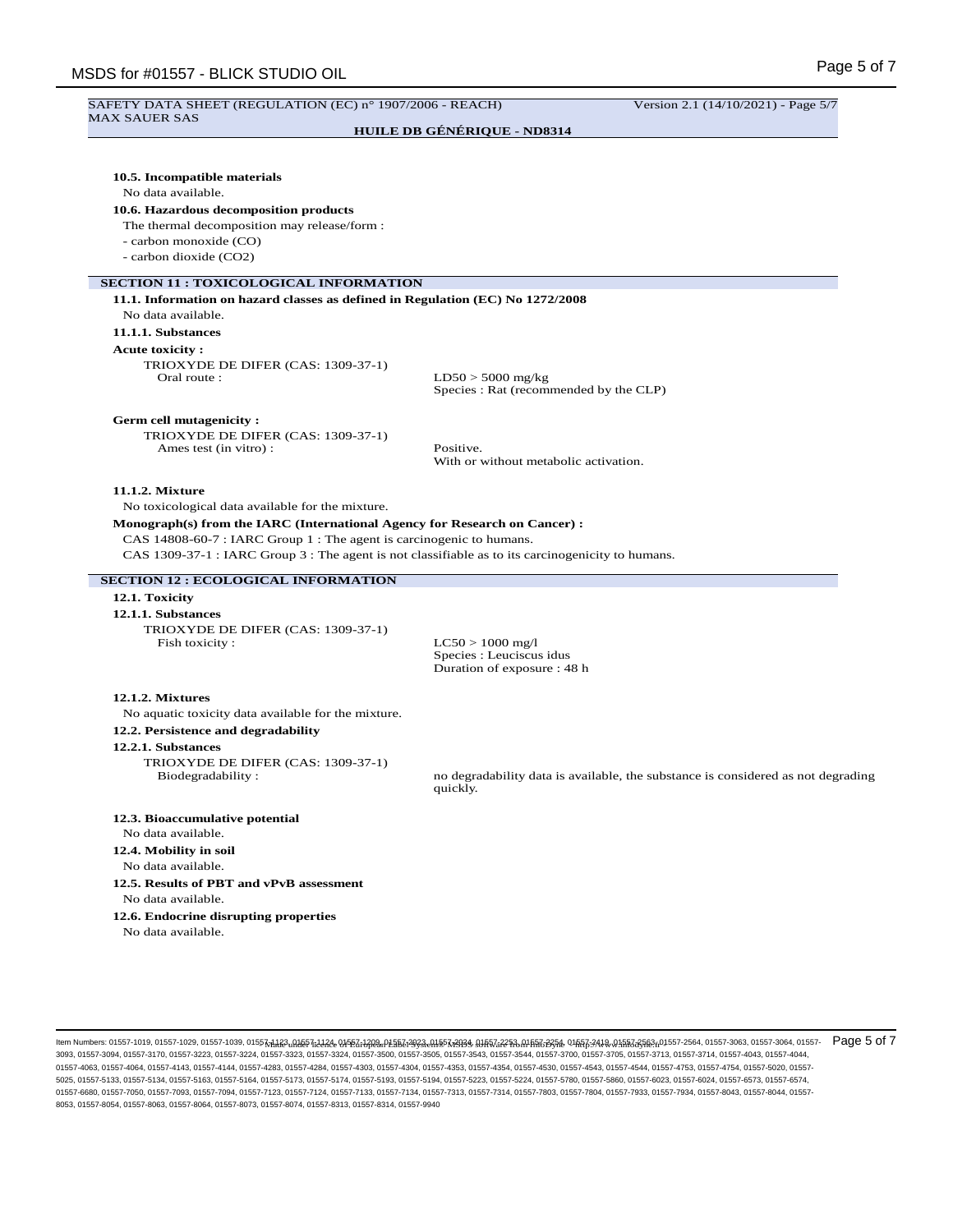**HUILE DB GÉNÉRIQUE - ND8314**

### **12.7. Other adverse effects**

#### No data available.

#### **German regulations concerning the classification of hazards for water (WGK, AwSV vom 18/04/2017, KBws) :** Nicht wassergefährdend : Not hazardous for water.

# **SECTION 13 : DISPOSAL CONSIDERATIONS**

Proper waste management of the mixture and/or its container must be determined in accordance with Directive 2008/98/EC.

#### **13.1. Waste treatment methods**

Do not pour into drains or waterways.

### **Waste :**

Waste management is carried out without endangering human health, without harming the environment and, in particular without risk to water, air, soil, plants or animals.

Recycle or dispose of waste in compliance with current legislation, preferably via a certified collector or company. Do not contaminate the ground or water with waste, do not dispose of waste into the environment.

#### **Soiled packaging :**

Empty container completely. Keep label(s) on container.

Give to a certified disposal contractor.

## **SECTION 14 : TRANSPORT INFORMATION**

Exempt from transport classification and labelling.

- **14.1. UN number or ID number**
- **14.2. UN proper shipping name**
- -
- **14.3. Transport hazard class(es)**
- **14.4. Packing group**
- **14.5. Environmental hazards**
- -

-

-

-

**14.6. Special precautions for user**

# **SECTION 15: Regulatory information**

**15.1. Safety, health and environmental regulations/legislation specific for the substance or mixture**

#### **- Classification and labelling information included in section 2:**

- The following regulations have been used:
- EU Regulation No. 1272/2008 amended by EU Regulation No. 2021/643 (ATP 16)
- EU Regulation No. 1272/2008 amended by EU Regulation No. 2021/849 (ATP 17)
- **Container information:**
- No data available.
- **Particular provisions :**
- No data available.
- **German regulations concerning the classification of hazards for water (WGK, AwSV vom 18/04/2017, KBws) :** Nicht wassergefährdend : Not hazardous for water.

**15.2. Chemical safety assessment**

No data available.

- Made under licence of European Label System® MSDS software from InfoDyne - http://www.infodyne.fr - Item Numbers: 01557-1019, 01557-1029, 01557-1039, 01557-1123, 01557-1124, 01557-1209, 01557-2023, 01557-2024, 01557-2253, 01557-2254, 01557-2419, 01557-2563, 01557-2564, 01557-3063, 01557-3064, 01557- Page 6 of 73093, 01557-3094, 01557-3170, 01557-3223, 01557-3224, 01557-3323, 01557-3324, 01557-3500, 01557-3505, 01557-3543, 01557-3544, 01557-3700, 01557-3705, 01557-3713, 01557-3714, 01557-4043, 01557-4044, 01557-4063, 01557-4064, 01557-4143, 01557-4144, 01557-4284, 01557-4303, 01557-4304, 01557-4353, 01557-4554, 01567-4543, 01557-4544, 01557-4753, 01557-4754, 01557-5020, 01557-4354, 01557-4753, 01557-4753, 01557-4754, 01557-5 5025, 01557-5133, 01557-5134, 01557-5163, 01557-5164, 01557-5173, 01557-5174, 01557-5193, 01557-5194, 01557-5223, 01557-5224, 01557-5780, 01557-5860, 01557-6023, 01557-6024, 01557-6573, 01557-6574, 01557-6680, 01557-7050, 01557-7093, 01557-7094, 01557-7123, 01557-7124, 01557-7133, 01557-7134, 01557-7313, 01557-7314, 01557-7803, 01557-7804, 01557-7933, 01557-7933, 01557-7933, 01557-7933, 01557-7933, 01557-7933, 01557-7 8053, 01557-8054, 01557-8063, 01557-8064, 01557-8073, 01557-8074, 01557-8313, 01557-8314, 01557-9940